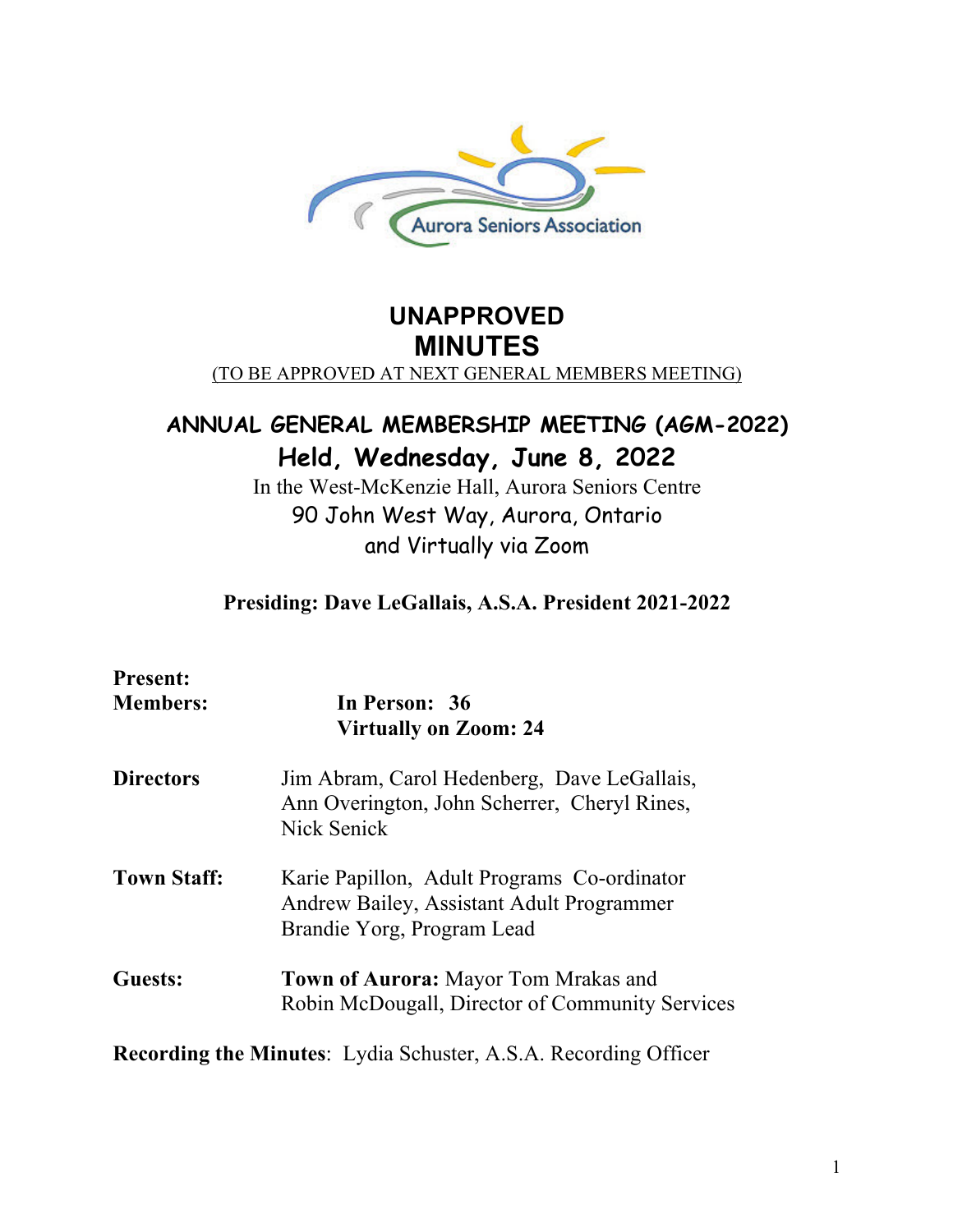# **AGM22-01 Call to Order & Introduction of Guests**

**A.S.A. President Dave LeGallais** declared the meeting open for business at 13:05 hours, and welcomed all present – members, guests, Seniors Centre staff - to the 16th Annual General Meeting of the Aurora Seniors Association.

Noting the close and mutually beneficial relationship that AS.A. enjoys with the Town of Aurora and the Town's accommodation with regard to reducing user fees throughout the extraordinary circumstances brought on by the pandemic, the President extended a warm welcome to Mayor Tom Mrakas and Robin McDougall, Director of Community Services and invited them to address the meeting.

In his comments Mayor Mrakas commended the A.S.A. Board, its volunteers and members – as well as Town staff Karie, Andrew, Bill and Brandie – for their efforts to ensure continued support and services to the seniors community throughout the two-year disruption. On behalf of Town Council, The Mayor wished A.S.A. continued success and stressed the importance of the mutually respectful relationship between the Town and A.S.A. in providing services to the seniors community.

As the A.S.A.'s direct liaison with the Town, Robin McDougall also commended the Board and members for their dedication to maintaining a positive and collaborative relationship throughout the suspension of programs and activities. Robin noted that her Community Services Team is charged with providing programs to all Aurora residents - from pre-school through older adults – and is adaptive to changing circumstances – like the recent past which required adapting from in-person to virtual participation. On behalf of the Community Services Department, Robin thanked staff and volunteers for their efforts to ensure the safe delivery of programs and activities at the Seniors Centre.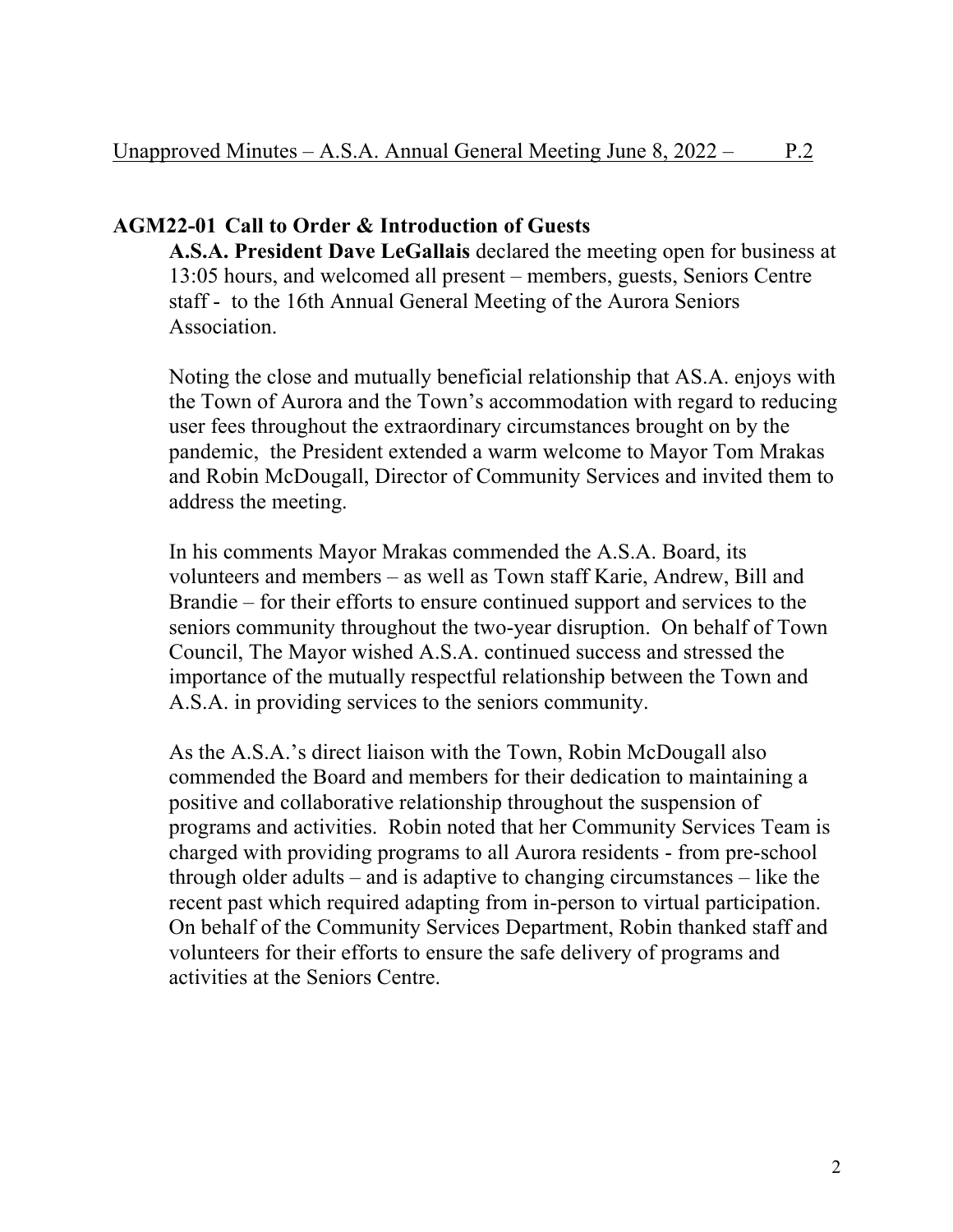The President resumed the podium and continued with the meeting agenda.

# **AGM22-02 Approval of the Agenda**

Moved by: Barbara Pavlou-Witnall Seconded by: Heather Trussler **That the Agenda be approved as circulated. CARRIED**

### **AGM22-03 Approval of the Minutes of 2019 Annual General Meeting.**

Moved by: Jane Young Seconded by: Carol Beasley **THAT the Minutes of the Annual General Meeting held June 12, 2019 be approved as written.**

**CARRIED**

# **AGM22-04 Treasurer's Report & Approval of 2021 Financial Statements**

**A.S.A. Treasurer Cheryl Rines** presented the report and 2021 Financial Statements – 2021 Statement of Operations and 2021 Balance sheet - as included in the agenda package:

Cheryl noted that Financial reports are reviewed by the Finance Committee\*, then provided to the Board of Directors at their monthly meeting for approval. The reports are attached to the minutes of each board meeting and are kept in a binder in the ASA office for viewing. As evident in the reports, the Pandemic had an effect on A.S.A. finances due to the lack of revenue. When it comes to Expenses, User Fees are the largest for the Association. With no revenue in 2021, the Association is grateful that the Town of Aurora agreed to waive most fees and reduced some throughout the Pandemic.

Members were provided the opportunity to submit questions via email regarding these reports. The Treasurer noted that no questions had been received.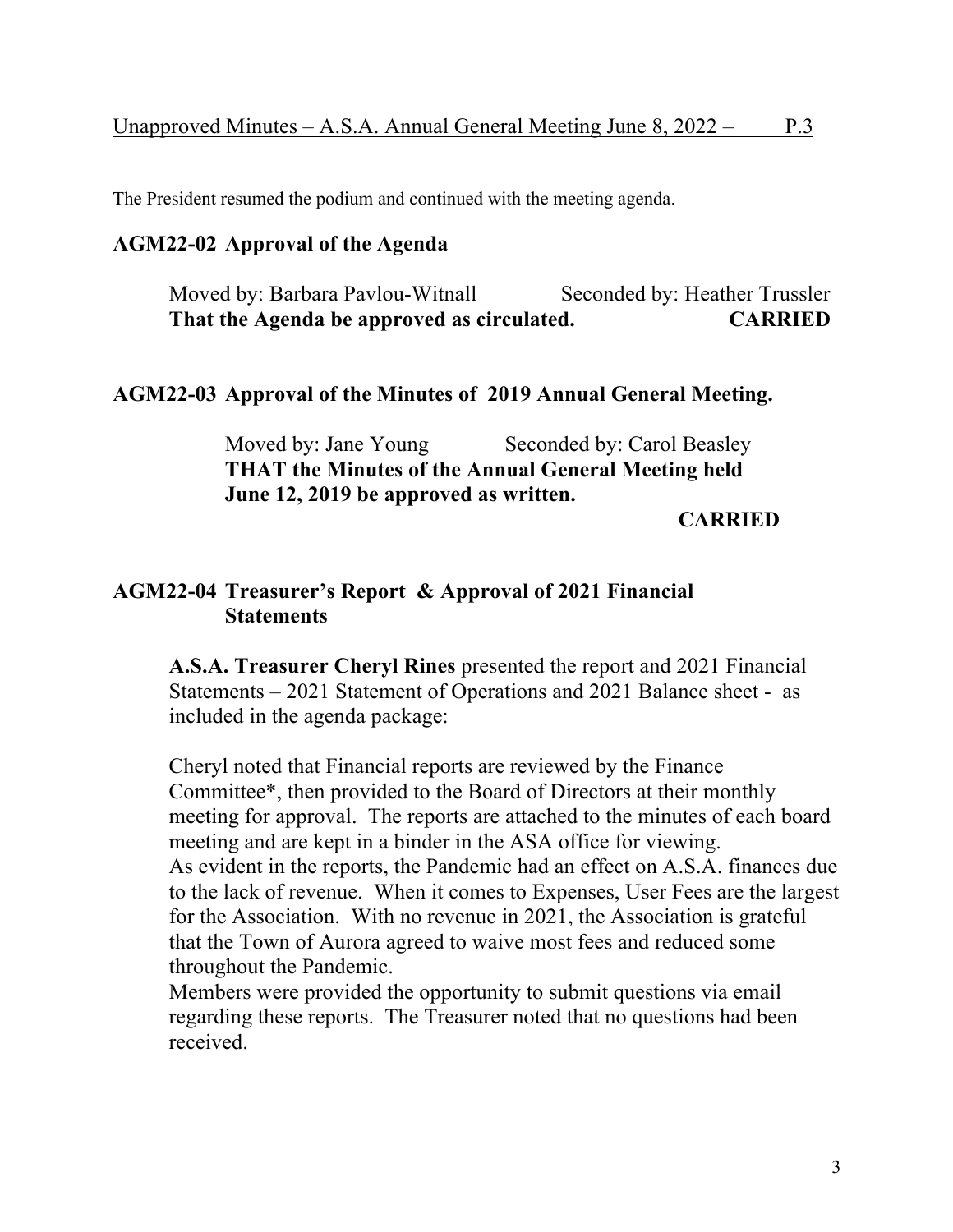Accordingly she presented the recommendation for the adoption of the Report and 2021 Financial Statements:

Moved by: Charles Sequeira Seconded by: Ruth Church

**THAT the Treasurer's Report and the 2021 Financial Statements produced by the ASA Finance Committee be adopted, and That any two directors be authorized to sign these reports on behalf of the Aurora Seniors Association.**

### **CARRIED**

**\* - See Finance Committee Report for details of the Committee's recommendations to the Board for the 2020 and 2021 fiscal years.**

### **AGM22-05 Ratification of Directors' Actions/Decisions since the June 12, 2019 Annual General Meeting.**

**The President** noted that the actions and decisions resulting from Directors' meetings since June, 2019 through May 2022 are recorded in the Minutes of the Directors' meetings which are posted and available for viewing on the A.S.A. website. Hard copies of Minutes are also filed in binders in the ASA Office and available for viewing on request. Since the July 12 2019 AGM, the Board held regular monthly Directors' meetings on the 3rd Monday of each month.

Moved by: Evelyn Meleta Seconded by: Heather Trussler

**THAT all the acts, proceedings, contracts, by-laws, appointments and payments enacted, made, done and taken by the Board of Directors of the Aurora Seniors Association since the 2019 Annual Meeting of Members as recorded in the books of the Association including the Minutes of all Directors' meetings are approved and ratified.** 

**CARRIED**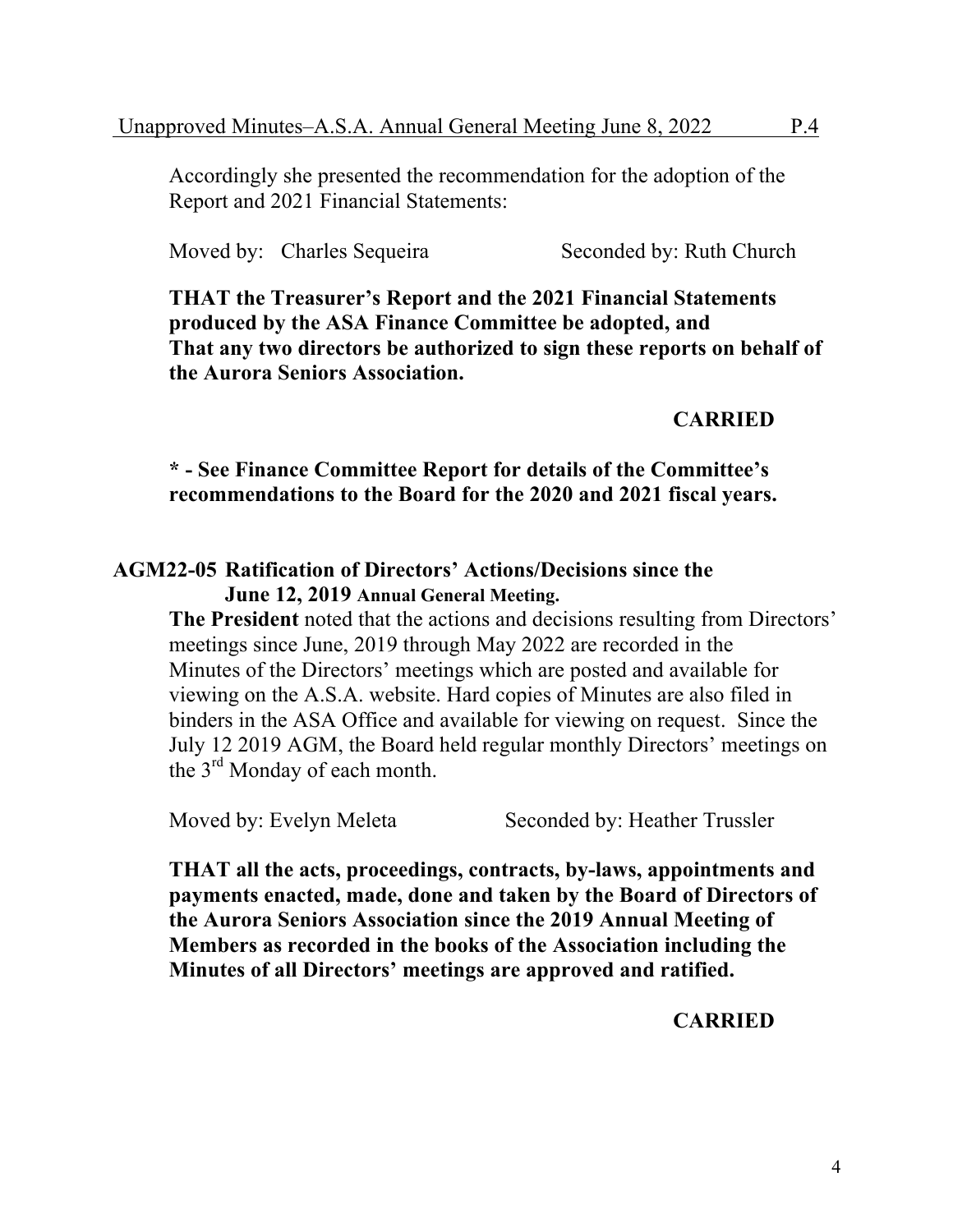#### **AGM22-06 Ratification of Amendments to A.S.A. By-Laws**

**Board Secretary John Scherrer** noted that the By-Law amendments approved since the AGM held June 12, 2019 are detailed and summarized in the By-Law Committee Reports attached to the agenda.

Amendments to By-Laws require a two-thirds majority vote by members.

Moved by: Barbara Pavlou-Witnall Seconded by: Linda LeGallais

**THAT – the amendments to A.S.A. By-Laws No. 1 (Operating By-Law); No. 2 – Banking By-Law, and Committees By-Law #3–specifically pertaining to the following clauses as defined in the attached Report be approved and ratified:** 

# **By-Law #1 – ASA Operating By-Law**

- **1.03.01: Management** revised;
- **1.08.01: Power to suspend By-laws** new;
- **1.11.00: Title change;**
- **1.11.04: Treasurer** amended;
- **1.11.06: Executive Meetings** new;
- **1.03.03: Elections** revised process;

**1.05.06: Conference & Virtual Meeting** amended to include Virtual Meetings

- **1.07.00: Voting at Board Meetings** new;
- **1.07.03: Amended to include Directors**
- **1.10.02: Persons Holding Office** amended
- **1.10.04: Appointment of Additional Officers** amended;
- **1.14.03: Membership Responsibilities & Code of Conduct** new;

### **By-Law #2 - ASA Banking Procedures**

- **2.2.01: Directors Delegate** amended;
- **2.2.03: Delegation to Position and Person** amended;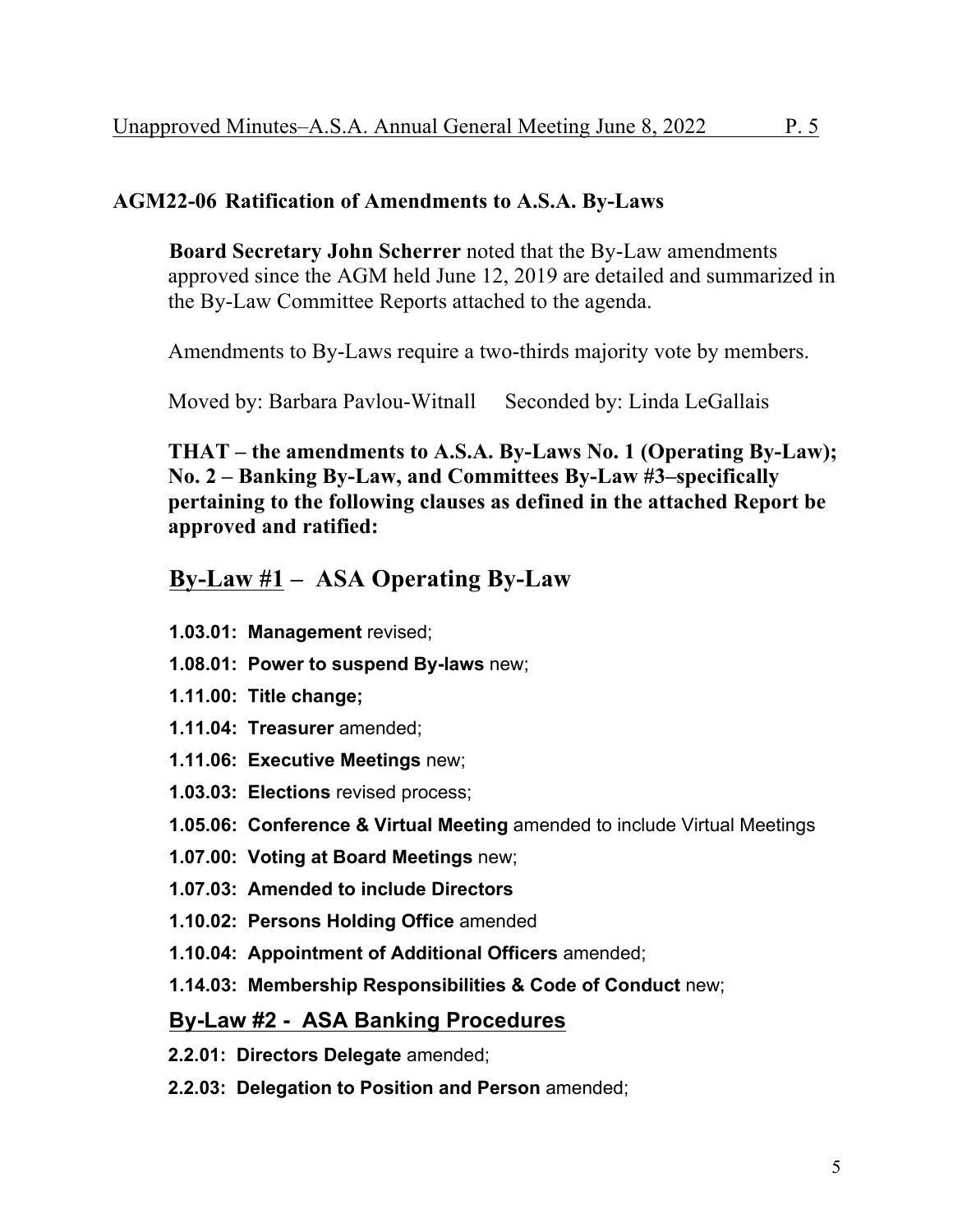**By-Law #3 – Committees By-Law 3.02.01: Executive Committee Dissolved 3.02.01: Fundraising Committee NEW 3.02.08: Responsibilities of Committees** revised

# **The motion was CARRIED on a two-thirds majority vote.**

## **AGM22-07 President's Report 2021-2022 President Dave LeGallais noted:**

"Good Afternoon Everyone.

On behalf of The ASA Board I would like to thank you all for coming out today and welcome also all our members who are joining us virtually.

As you may be aware this is our first Annual General Meeting since June 12, 2019. I think we can all agree this is a great step forward and hopefully just one example of things returning to better times.

In March of 2020 we were forced to close our doors do to the world wide pandemic, Covid-19. With the exception of two brief re-openings we were closed till this past February. Who would have believed in those early days that it would take two long years for the world to begin to recover? But here we are together again and hopefully the worst is over."

Highlights of the President's address:

- § Recognition of the members of the Seniors Centre Reopening Committee who throughout the 2-year Pandemic worked towards the safe reopening of the Centre, initiating measures that followed Provincial and Town health and safety guidelines.
- Membership pre-Pandemic A.S.A. membership approximated 1600. Current membership is at 843 – or which 107 are NEW members.
- $\blacktriangleright$  A.S.A. Activities two-thirds have restarted goal is to encourage people to start coming out to the Centre again and participate in their favourite activities by ensuring them that the environment is as safe as possible.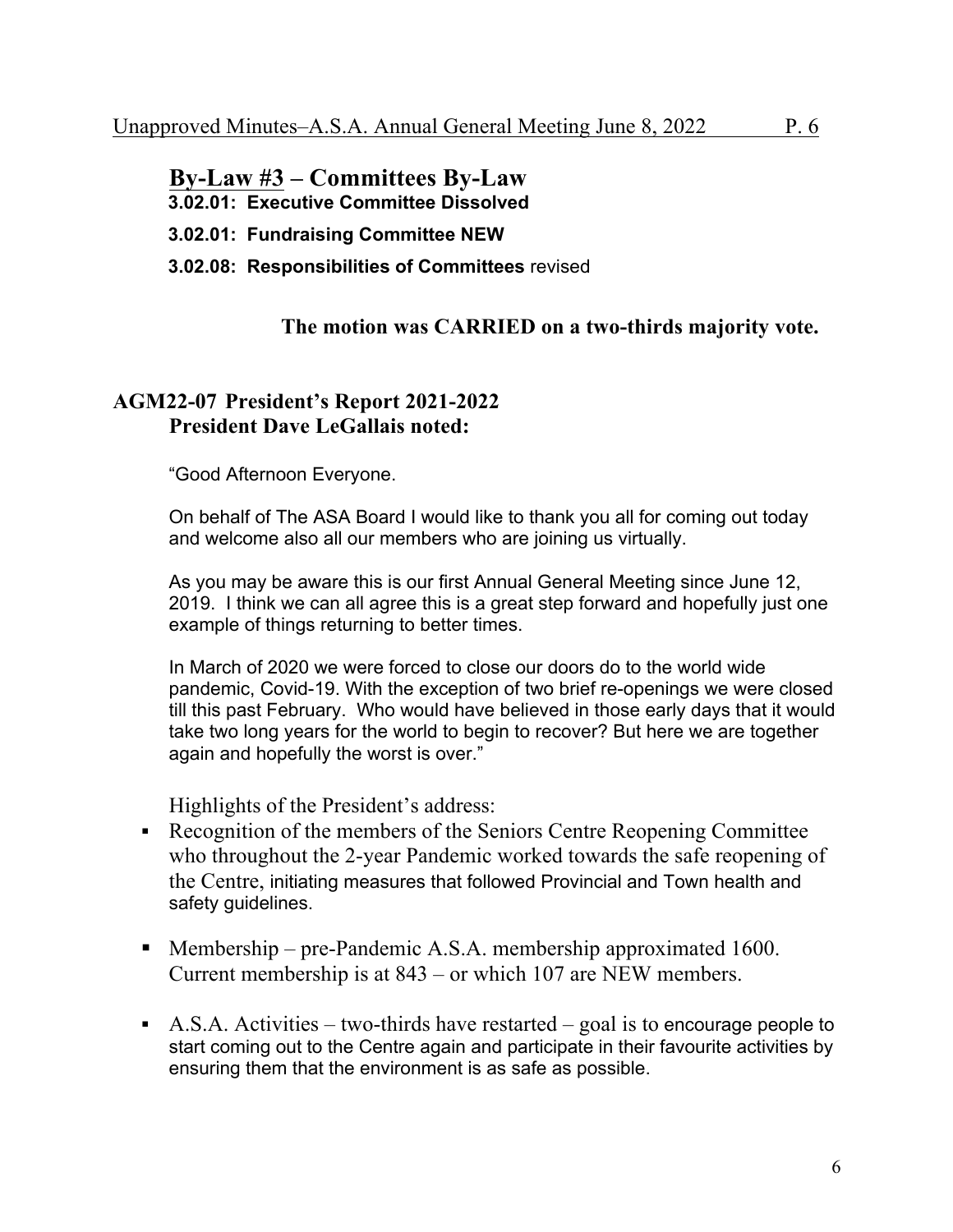- Recognition of Town Staff assigned to Seniors Centre Karie Papillon, Andrew Bailey, Bill Hawke and Brandie Yorg – who worked diligently for the past two years to help the Centre and the ASA stay together and have worked tirelessly toward our re-opening. "We cannot thank the four of you too much. Please be aware that the ASA membership truly appreciates all you do."
- Thanked the members of the Board of Directors who throughout the Centre closure continued to meet virtually and work toward our eventual reopening.
- Director Elections have not been held since 2019. The next Director Elections will take place in 2023. The current Board has been extended through the 2022-2023 Board Term.
- Coffee service is back, and staff and volunteers are working on getting one of our most popular activities up and going again and that is the Bistro.
- Current fundraising projects Chocolate Sales and Bottle Drive organized by volunteers Carol Palmer and Pat Varney.
- Establishment of a Website Committee headed by Doug Cooper and Jo-Anne Bartholomew.

The President concluded his remarks by thanking A.S.A. Volunteers who serve on committees, co-ordinate activities and maintain the A.S.A. office and Reception Desk and the reminder that "our Centre is only as successful as the members who participate".

# **AGM22-08 A.S.A. Standing Committees Reports (Attached)**

The President noted that attached to the A.G.M. Agenda packages are the respective Standing Committee Reports, and thanked the Committee Chairs for so ably managing their teams and providing the Board with recommendations in respect of their initiatives and needs. The President called on Committee Chairs to stand.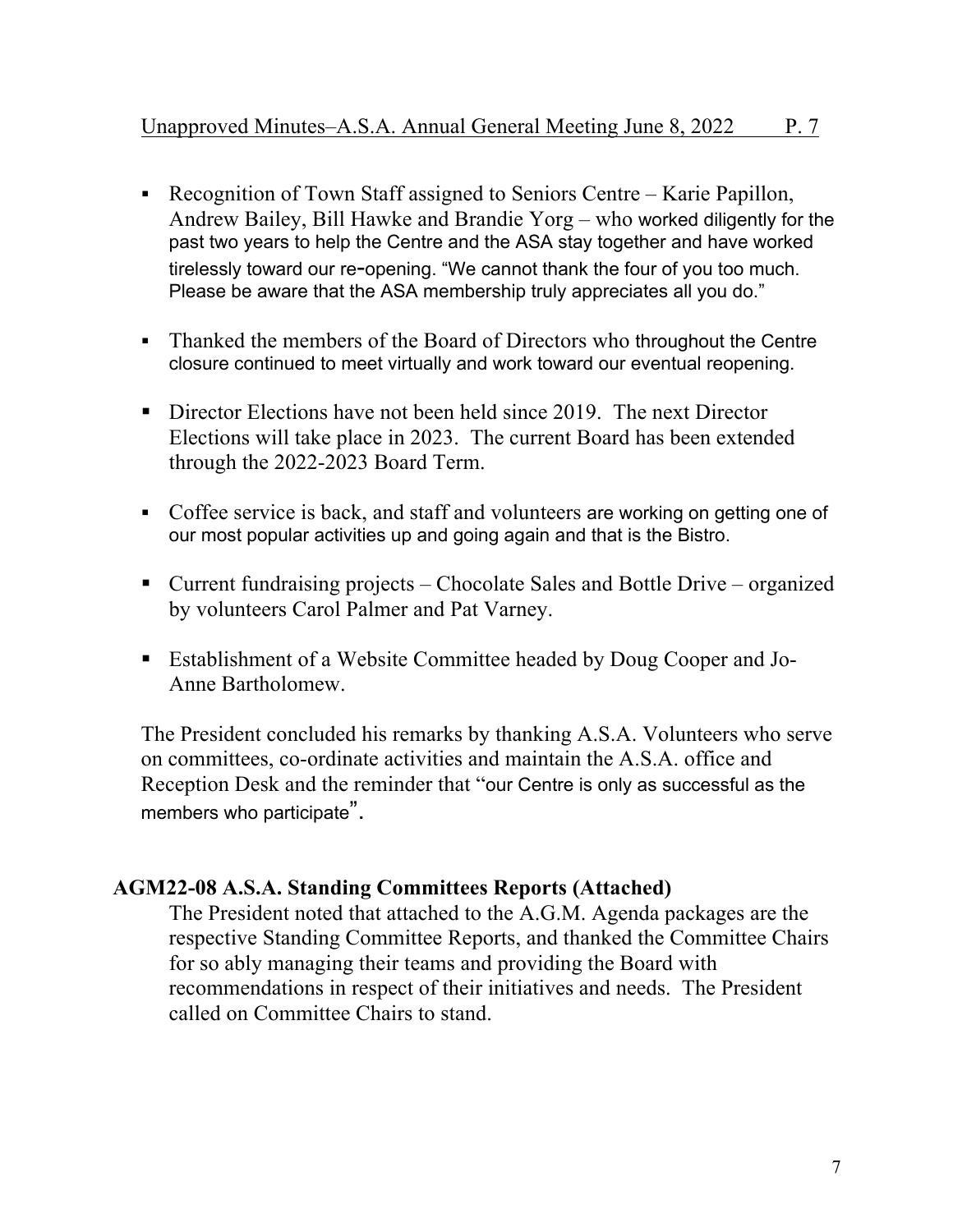- **a. By-Law Review Committee** Chair& Board Liaison John Scherrer
- **b. Community Development Committee** Chair Shirley Petrie
- c. **Finance Committee –** Chair Cheryl Rines
- d. **Fundraising Committee –** Chair Carol Hedenberg
- **e. Membership and Volunteers Committee**: Chair Sylvia Gilchrist
- **f. Operation and Activities Committee:** Chair Dave LeGallais.
- **g. Seniors Affairs and Grants Committee:** Chair Jim Abram
- **h. Social Committee**: Chair Don Keel
- **i. Special Events Committee:** Chair Joan Brownlow

# **AGM22-09 Seniors Co- ordinator's Report – Attached**

Karie Papillon, Adult Programs Co-ordinator, thanked the Board and members for their support, and noted in her report:

- The introduction of virtual programs, meetings and activities as the new normal, with over 20,000 log ins to Zoom meetings, or answering the phones for a teleconference, as well as producing over 6000 activity packages (Seniors Centre in the Mail)
- Programs and bus trips are returning.
- Special events in-person activities are returning with Friday June 10, Friday FUN Night. Friday June 17, Blue Jays Watch Party Friday July 22 is our Summer Hoe Down
- Welcome to Brandie Yorg to the team at the Centre as the program lead for Seniors Centre Without Walls programming and our Seniors Centre in the Mail.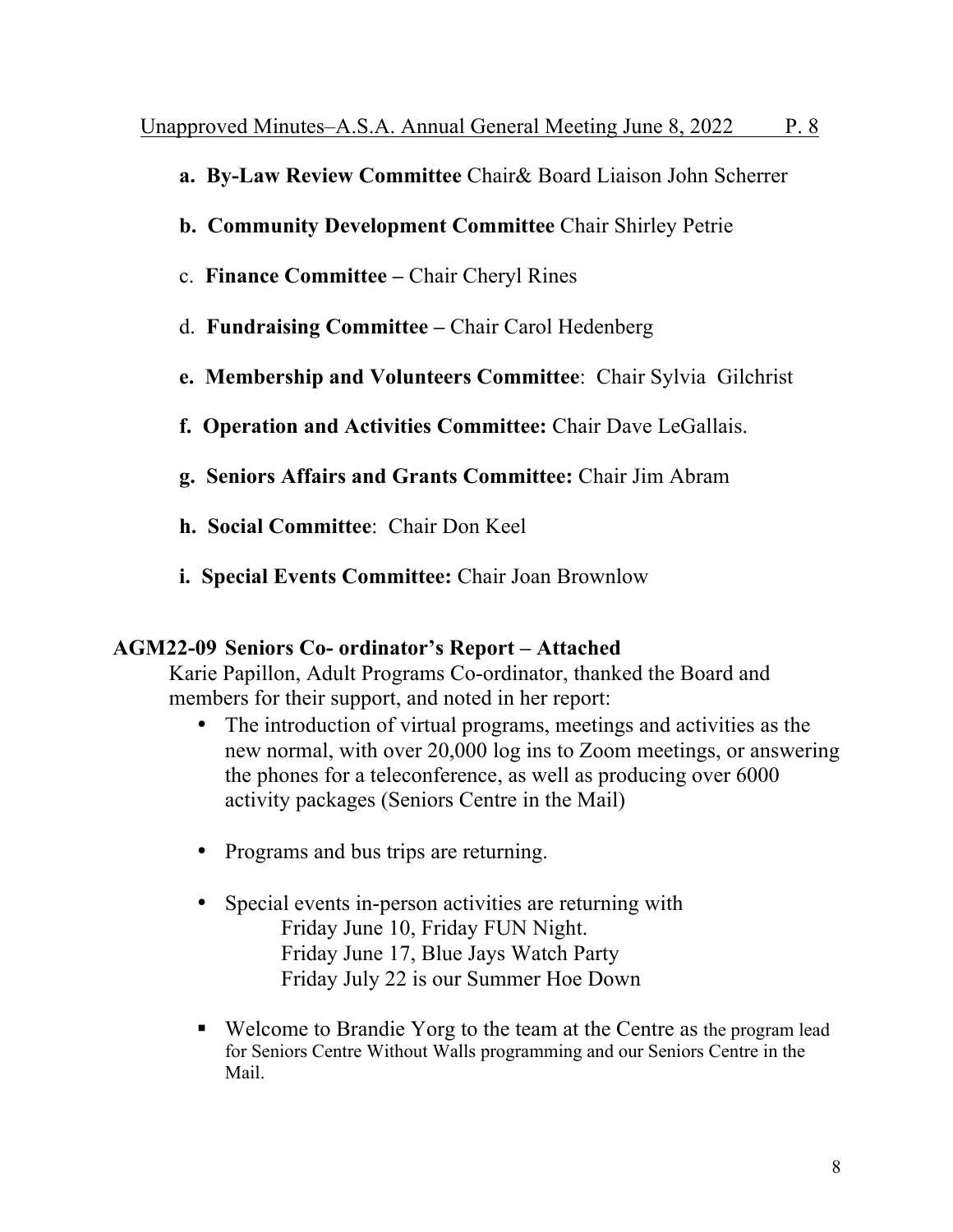• Karie concluded her report thanking the volunteers of the re-opening committee, reception, activity leaders, standing committee members, and saying "all of you who do so much. You continually have showed up, not always in easy circumstances and we appreciate you so very much."

# **AGM19-10 Recognition of A.S.A. Directors Completing Terms of Office**

The President noted that two members of the current Board have decided to step down. **Ron Coe** and **Jeanne Chislett. Ron's** most recent term as Director spanned a 3-year elected term – 2017- 2020 - and the two-year extension 2020-2022**. Jeanne's** term as Director covered the 3-year period 2019-2022. On behalf of the Board and all ASA members, the President thanked Ron Coe and Jeanne Chislett for their invaluable service to the Association. Certificates acknowledging their service will be mailed to Ron and Jeanne.

### **AGM22-11 (a) Elections of Directors for the 2022-2023 Board Term Cheryl Rines, Nominations Committee Chair,** took the podium and reported that:

"The Nominations & Elections Committee members met in early February to discuss the viability of holding a Directors Election in 2022. The members reviewed the current By-laws and Procedures for the election of Directors and agreed to make the following recommendation to the Board of Directors at the February 14, 2022 meeting:

Due to current government restrictions related to the Pandemic, the committee finds the election process could not be adhered to and has determined that an election is not achievable, **and recommended that the Board suspend the election of Directors for the current year and follow the provisions of Articles 1.03.03d** 

> *Where for just and sufficient cause, the election of Directors cannot be conducted in accordance with the By-laws of the Association, elections shall be suspended until such time as elections can resume. The current Board of Directors shall remain seated until such time as the elections are completed*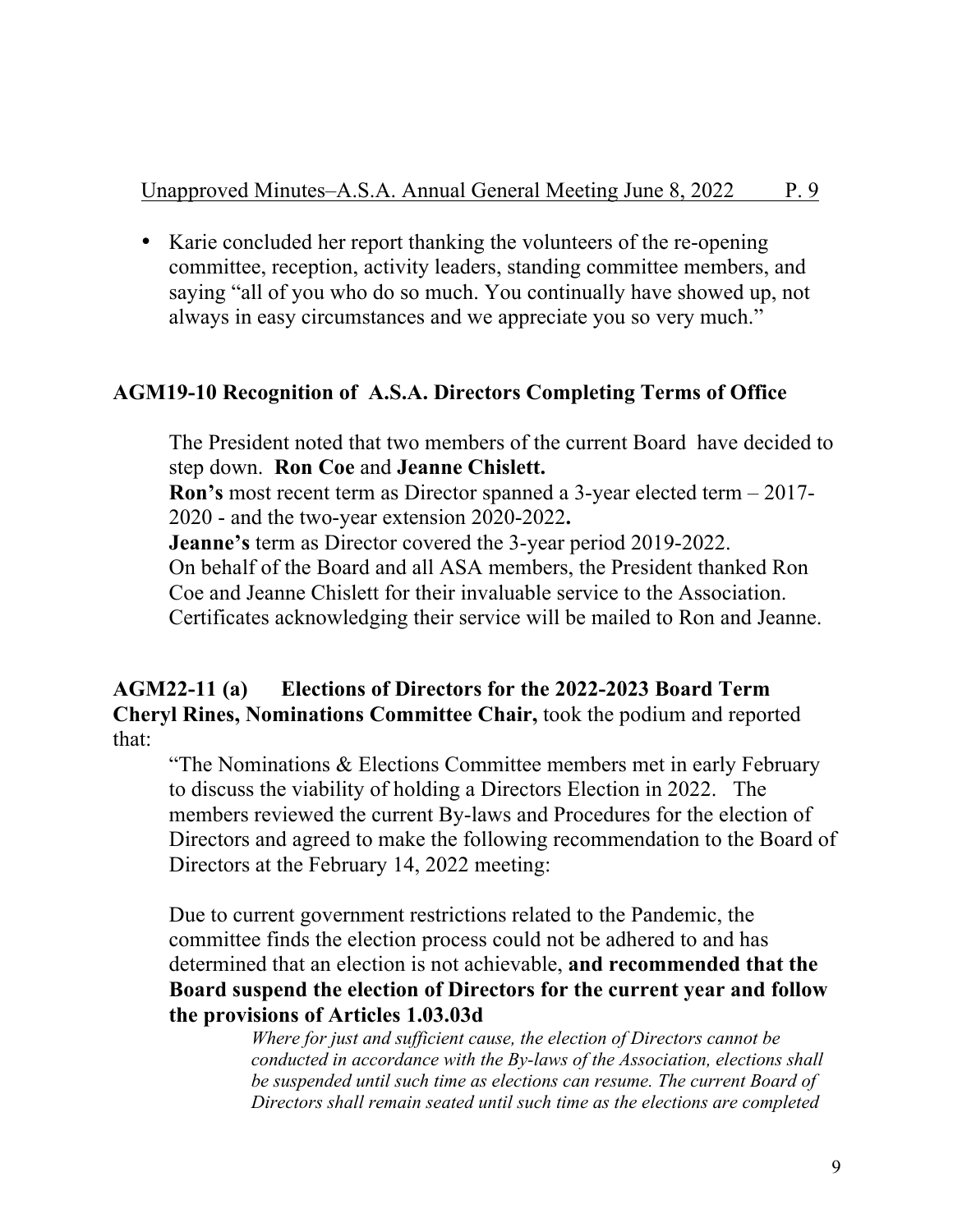*and ratified, during said period sections 1.03.02 b) and 1.03.02 d) shall not apply.*

Unapproved Minutes–A.S.A. Annual General Meeting June 8, 2022 P. 10

## **and 1.04.02 of By-Law #1:**

*1.04.02 (Reference: Procedure for Appointment of Directors) Notwithstanding 1.04.01, the Board, at its discretion may appoint interim directors to fill vacancies until the next Annual General Meeting at which time the interim directors appointment shall terminate.*

Accordingly, as no elections were held, the remaining members of the current Board agreed to a further extension through the 2022-2023 term.

**Cheryl asked the board members to stand and presented the Directors and Principal Officers for the 2022-2023 Board Term:**

**John Scherrer – Secretary Nick Senick - Director Dave LeGallais – President Anne Overington – Director Jim Abram - Vice-President Carol Hedenberg – Director Cheryl Rines - Treasurer**

Cheryl asked the Directors to recite the Directors' Oath of Office.

**"I do hereby solemnly and sincerely pledge my word and honour to perform my duties as a member of the Board of Directors of the Aurora Seniors Association. I shall uphold and adhere to the Code of Conduct, the Constitution and By-Laws of the Association. At the end of my term of office I shall turn over to the Association all properties in my possession that belong to the Association."**

Two vacancies remain on the Board which will be filled by appointment as per the Procedure for Appointment of Directors.

At the conclusion of these proceedings, Cheryl Rines turned the meeting over to Dave LeGallais, President for 2022-2023.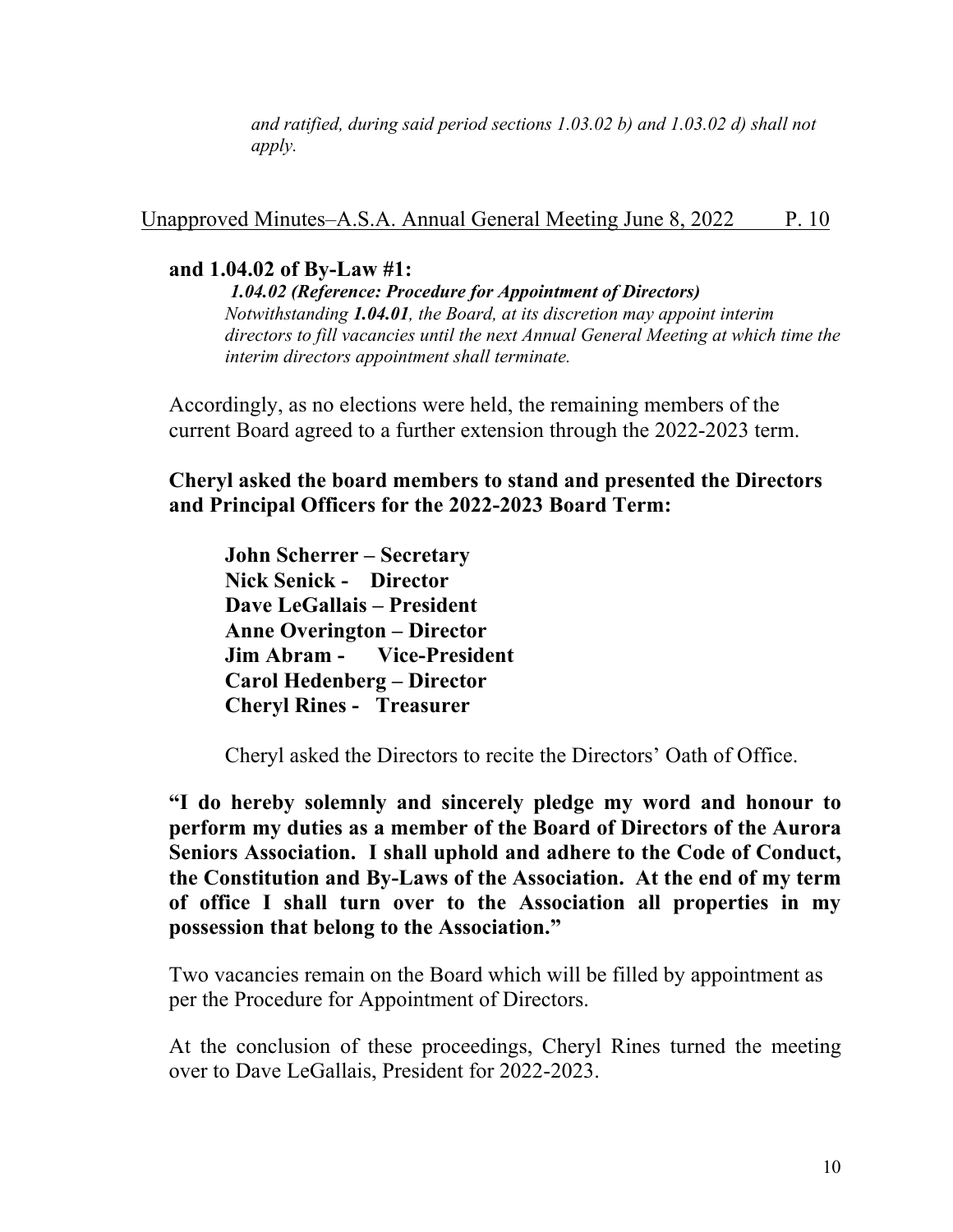# **AGM22-12 Presiding: Dave LeGallais, A.S.A. President (2019-2020)**

In his role as re-elected President, Dave LeGallais made the following statement:

"I know all our old members remember what our Centre was like pre Covid. It was one of the busiest Centers in Ontario.

Since we have come back after two years of closure we are in a period of transition, going from pre-Covid normal to post-Covid normal.

All the generations are going through this transition from Kindergarten, Public school, High school and University. Even our Adult children in the work field are experiencing great changes in their way of life. Change can be confusing and a little scary but often comes to a good ending in the long run.

How long is this period of transition going to last? I honestly don't know. To be honest I am not sure what the new normal will look like. I'm not sure? But I do know that if we all work together as a team and by that I mean the Board, the Town Staff and all our ASA members, we will get through this more smoothly and faster.

So let's all pull together and right this ship for all our sakes. When we arrive at our new normal we can accept and embrace it for our future. Hopefully we will look back at this time and say We did it! It wasn't as bad as we thought and we're ready to enjoy our Centre and all it has to offer."

### **NEW BUSINESS:**

### **AGM22-13 Appointment of External Auditor/Accountant for Fiscal 2022**

**Treasurer Cheryl Rines** noted that this is a standard action that is required at the A.G.M. and presented the recommendation: